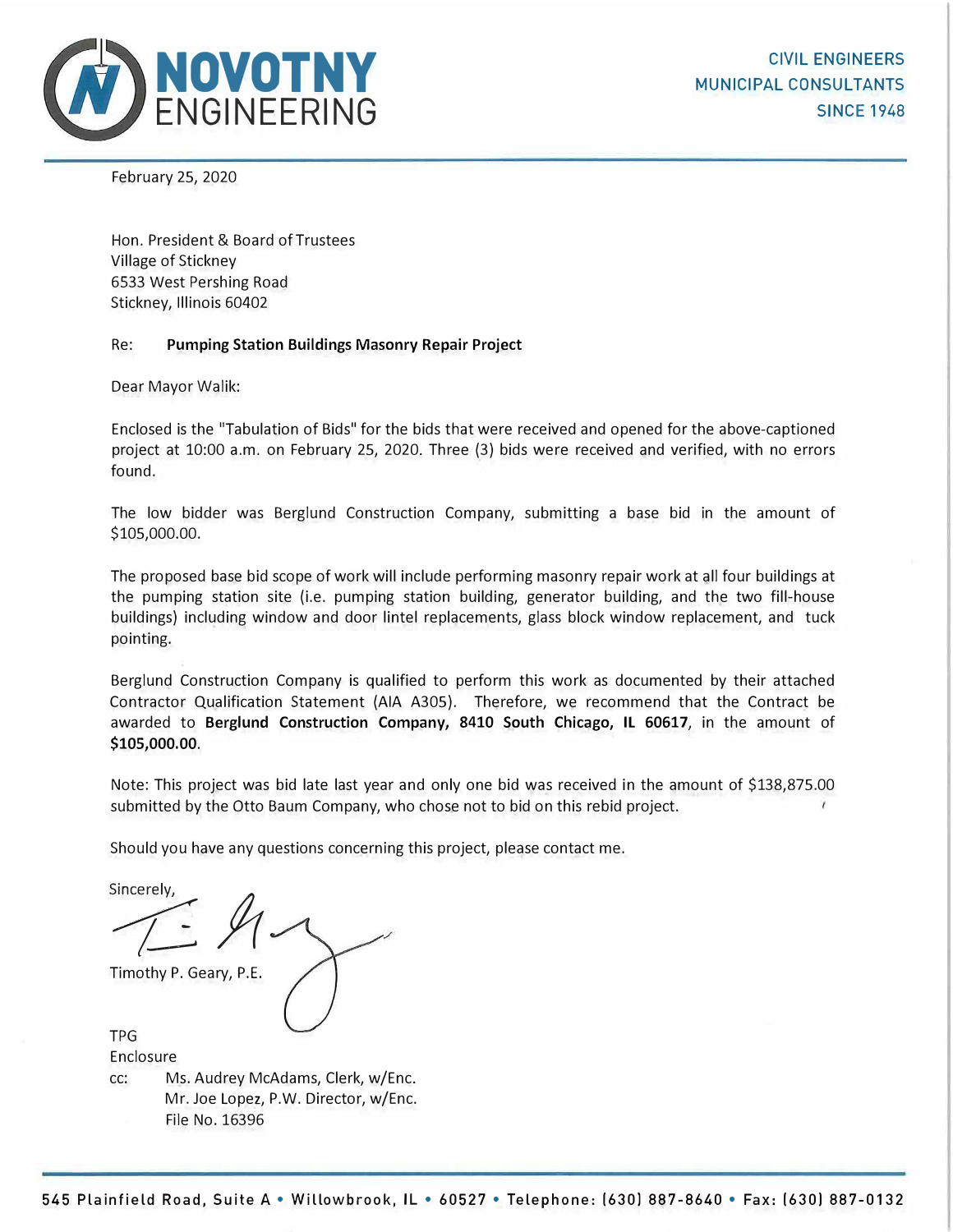#### Project:

Village of Stickney - Pumping Station Buildings Masonry Repairs (#16596)<br>6533 W Pershing Road

#### **Bid Opening Record**

| Location:                                                                                                                        | Stickney Village Hall                |               |                                                                        |             |             |        |                      |               |                  |                                 |                                                                                               |                              |
|----------------------------------------------------------------------------------------------------------------------------------|--------------------------------------|---------------|------------------------------------------------------------------------|-------------|-------------|--------|----------------------|---------------|------------------|---------------------------------|-----------------------------------------------------------------------------------------------|------------------------------|
| Date:                                                                                                                            | 2/25/2020                            |               |                                                                        |             |             |        |                      |               |                  |                                 |                                                                                               |                              |
| Time:                                                                                                                            | 10:00 AM                             | 33            | Building Bid Amounts                                                   |             |             |        |                      |               |                  |                                 |                                                                                               |                              |
| Géneral Contractor                                                                                                               | <b>Base Bid</b>                      |               | Pumping Station   Generator Bidg.   South Fill Bidg.   West Fill Bidg. |             |             |        | <b>Bid Guarantee</b> | $-TOC$        | Performance Bond | 나라 사고 다                         | Unit Prices                                                                                   |                              |
|                                                                                                                                  | Amount                               | <b>Amount</b> | Amount.                                                                | Amount      | Amount      | Amount | Type :               | Calendar Days | : Amount         | Mo.1                            | $N\sigma$ 2 :                                                                                 | No 3                         |
|                                                                                                                                  |                                      |               |                                                                        |             |             |        |                      |               |                  | RaRuntak (per sp. 1RaR 6 (six); | Additional face brick Additional Face Brick Additional tuck.<br>bontiguous bricks<br>(ber SF) | politing Gen Bidg<br>lue SR. |
| Otto Baum Company, Inc.<br>866 N Main Street<br>Morton IL 61550                                                                  | No Bid                               |               |                                                                        |             |             |        |                      |               |                  |                                 |                                                                                               |                              |
| April Building Services, Inc.<br>22W274 Irving Park Road<br>Roselle IL 60172                                                     | No Bid                               |               |                                                                        |             |             |        |                      |               |                  |                                 |                                                                                               |                              |
| Accurate Masonry & Restoration<br>9955 Express Drive<br>Highland, Indiana 46322<br>Office: (219) 924-4503<br>Fax: (219) 924-4728 | No Bid                               |               |                                                                        |             |             |        |                      |               |                  |                                 |                                                                                               |                              |
| <b>ALL Construction Group LLC</b><br>1414 W Willow<br>Chicago, 1L 60642<br>P 773-469-1260                                        | \$221,000.00                         | \$90,200,00   | \$44,900.00                                                            | \$38,900.00 | \$47,200.00 | 5%     | Bid Bond             | 42            | 100%             | 528 33                          | \$186.00                                                                                      | \$17.50                      |
| Korellis Roofing, Inc.<br>1333 169th Street<br>Hammond IN 46324                                                                  | \$108,856.00                         | \$54,429.00   | \$10,885,00                                                            | \$21,771.00 | \$21,771.00 | 5%     | Bid Bond             | 45            | 100%             | 535 25                          | \$32.25                                                                                       | \$25.25                      |
| Berglund Construciton Company<br>8410 S Chicago Avenue<br>Chicago, IL 60617<br>773-449-2241                                      | \$105,000.00                         | \$42,500,00   | \$23,000.00                                                            | \$16,250.00 | \$23,250.00 | 5%     | Bid Bond             | 50            | 100%             | \$50.00                         | \$100,00                                                                                      | \$20.00                      |
| Apparent Low Bidder:                                                                                                             | <b>Berglund Construction Company</b> |               |                                                                        |             |             |        |                      |               |                  |                                 |                                                                                               |                              |
| Opened & Read By:                                                                                                                | Tim Geary, Novotny Engineering       |               |                                                                        |             |             |        |                      |               |                  |                                 |                                                                                               |                              |
| Recorded By:                                                                                                                     | Audrey McAdams, Clerk                |               |                                                                        |             |             |        |                      |               |                  |                                 |                                                                                               |                              |
| Witnessed By:                                                                                                                    | Audrey McAdams, Clerk                |               |                                                                        |             |             |        |                      |               |                  |                                 |                                                                                               |                              |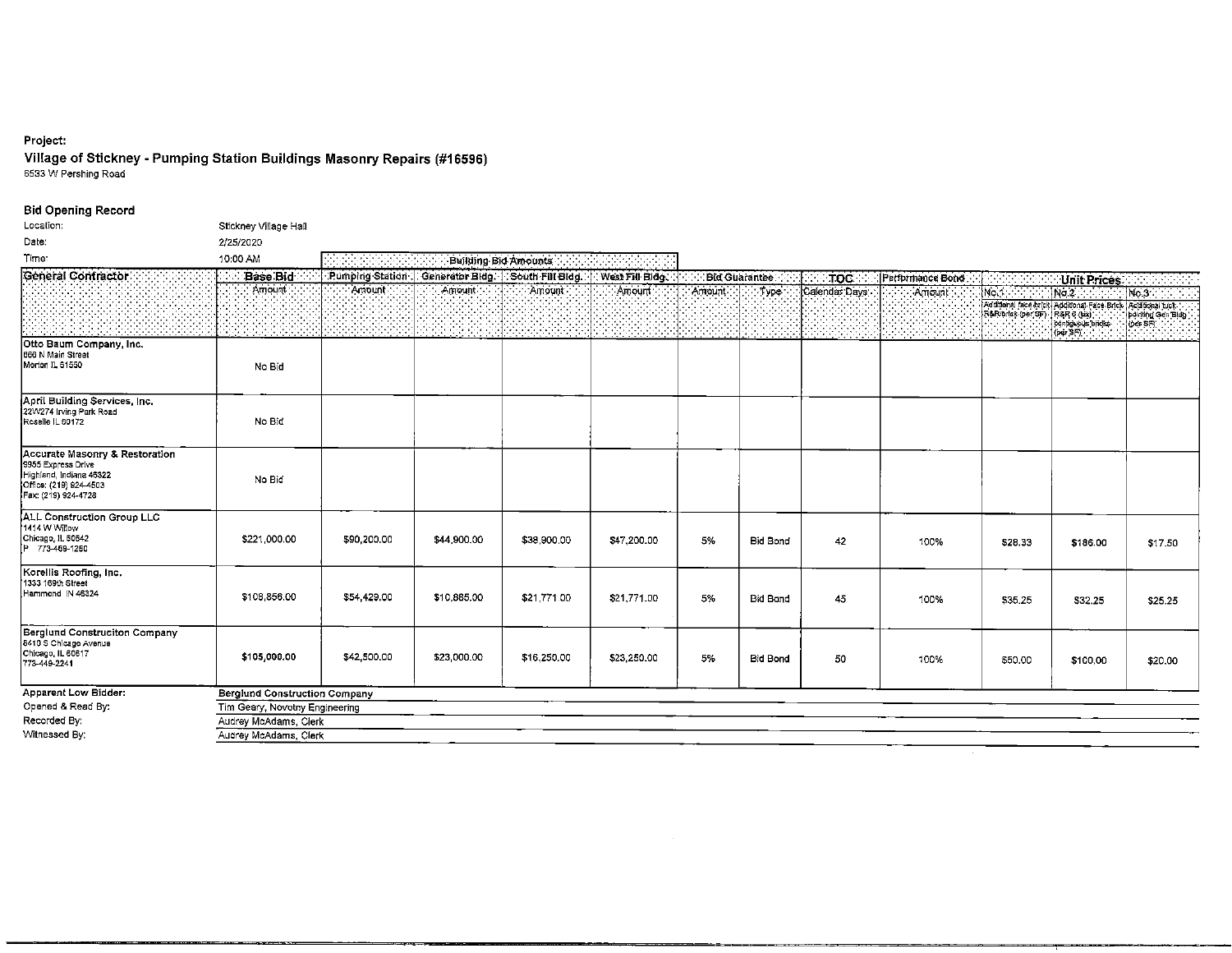## $\mathbf{AIA}^*$  Document A305" - 1986

### **Contractor's Qualification Statement**

The Undersigned certifies under oath that the information provided herein is true and sufficiently complete so as not to be misleading.

**SUBMITTED TO: Village of Stickney** 5205 W. Pershing Road Stickney, IL 60402

**ADDRESS:** 

**SUBMITTED BY: Berglund Construction Company** 

NAME:

8410 S. South Chicago Avenue **ADDRESS:** Chicago, IL 60617

- **PRINCIPAL OFFICE:** Same as above
	- Corporation Ø
	- Partnership  $\Box$
	- Individual  $\Box$
	- Joint Venture  $\Box$
	- Other  $\Box$

NAME OF PROJECT: (If applicable)

**TYPE OF WORK:** (File a separate form for each Classification of Work.)

- Σ **General Construction**
- $\Box$ **HVAC**
- Electrical  $\Box$
- $\Box$ Plumbing
- $\Box$ Other: (Specify)

#### § 1.0 ORGANIZATION

#### §1.1 How many years has your organization been in business as a Contractor?

108

AIA Document A305™ - 1986. Copyright © 1964, 1969, 1979 and 1986 by The American Institute of Architects. All rights reserved. WARNING: This AIA® Document is protected by U.S. Copyright Law and International Treaties. Unauthorized reproduction or distribution of this AIA® Document, or any portion of it, may result in severe civil and criminal penalties, and will be prosecuted to the maximum extent possible under the law.<br>Purchasers are permitted to reproduce ten (10) copies of this document when comp The American Institute of Architects' legal counsel, copyright@aia.org. 030410

This form is approved and recommended by the American Institute of Architects (AIA) and The Associated General Contractors of America (AGC) for use in evaluating the qualifications of contractors. No endorsement of the submitting party or verification of the information is made by AIA or AGC.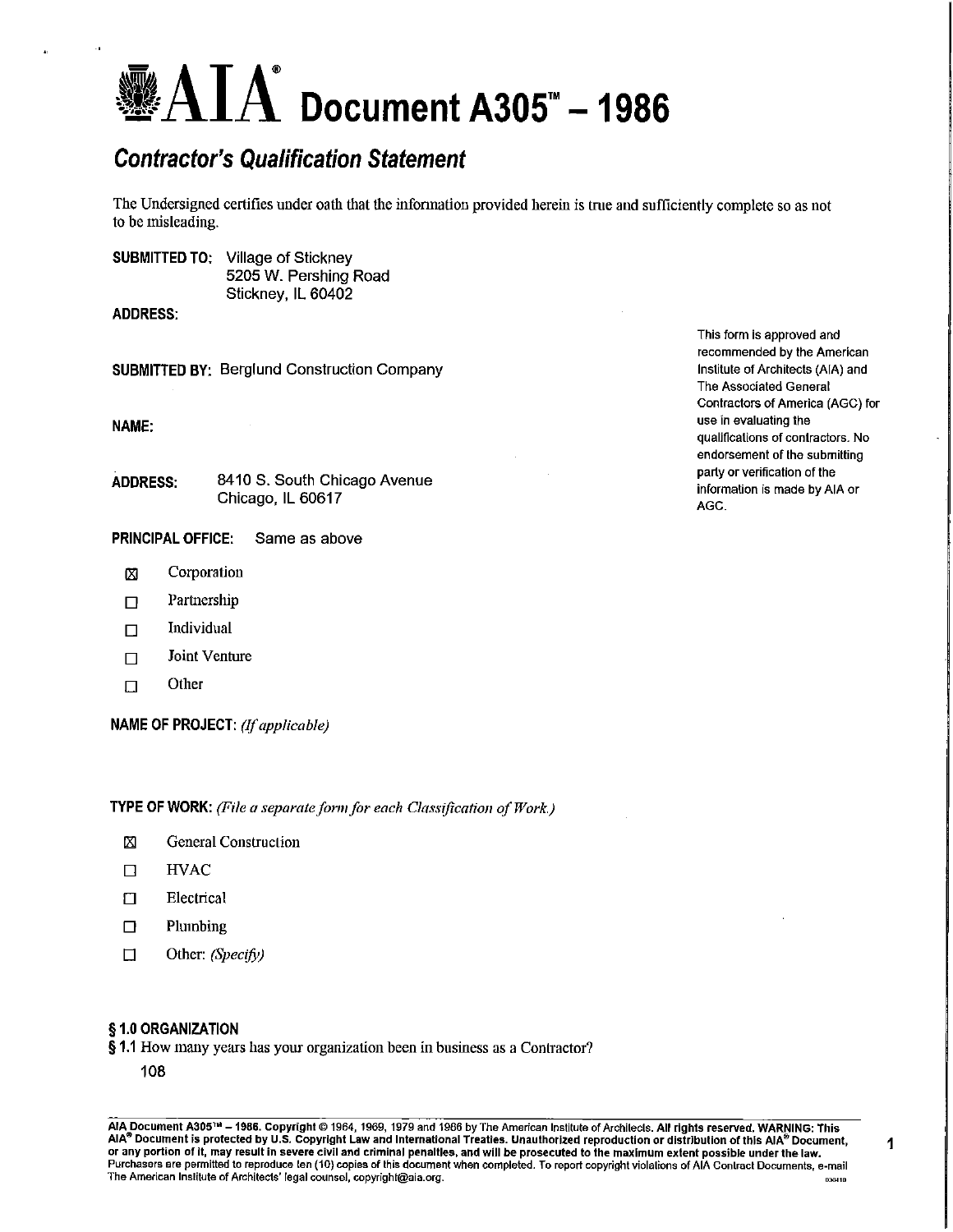§ 1.2 How many years has your organization been in business under its present business name? 16

§ 1.2.1 Under what other or former names has your organization operated? Fred Berglund & Sons, Berglund Companies

§ 1.3 If your organization is a corporation, answer the following:

§ 1.3.1 Date of incorporation: June 8, 1946

§ 1.3.2 State of incorporation: Illinois

§ 1.3.3 President's name: Fred Berglund

§ 1.3.4 Vice-president's name(s): Kevin Geshwender- Executive Vice President/CFO Thomas L. Sicinski, James E. Dyer- Senior Vice Presidents

§ 1.3.5 Secretary's name: Cynthia Kielbasinski

§1.3.6 Treasurer's name: Fred Berglund

§ 1.4 If your organization is a partnership, answer the following:

§ 1.4.1 Date of organization:

§ 1.4.2 Type of partnership, if applicable:

 $§ 1.4.3$  Name(s) of general partner(s):

§ 1.5 If your organization is individually owned, answer the following:

§ 1.5.1 Date of organization:

§ 1.5.2 Name of owner: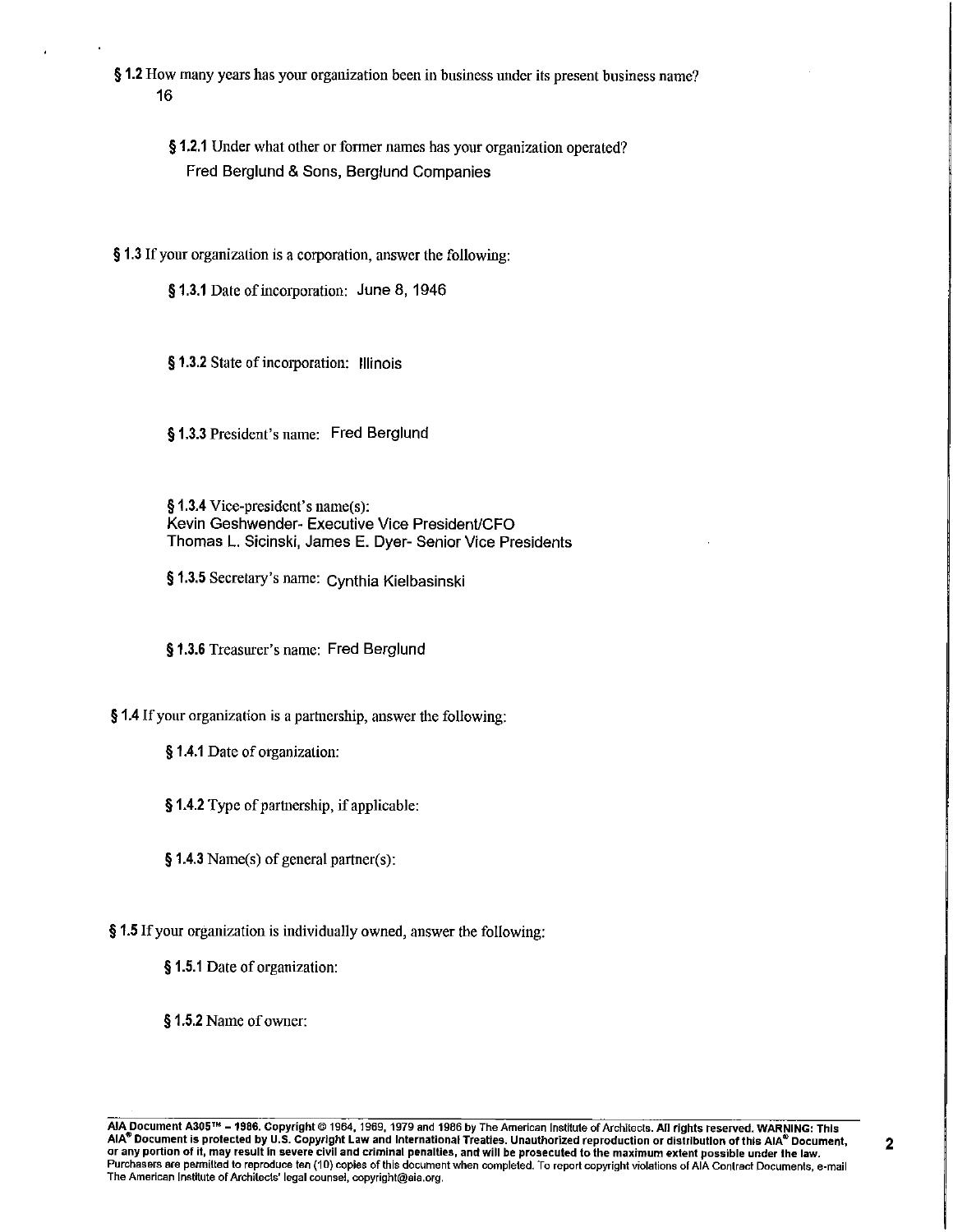§ 1.6 If the form of your organization is other than those listed above, describe it and name the principals:

#### § 2.0 LICENSING

§ 2.1 List jurisdictions and trade categories in which your organization is legally qualified to do business, and indicate registration or license numbers, if applicable.

Illinois- General Contractor Florida - General Contractor Indiana- General Contractor **Ohio- General Contractor Wisconsin- General Contractor** 

§ 2.2 List jurisdictions in which your organization's partnership or trade name is filed.

#### § 3.0 EXPERIENCE

§ 3.1 List the categories of work that your organization normally performs with its own forces.

Excavation, Demolition, Carpentry, Concrete, Masonry, Epoxy Waterproofing, Drywall, Millwork, Tuckpointing, Caulking, Building Cleaning, **Concrete Restoration** 

#### § 3.2 Claims and Suits

 $(f$  the answer to any of the questions below is yes, attach details.)

§ 3.2.1 Has your organization ever failed to complete any work awarded to it?

**NO** 

§ 3.2.2 Are there any judgments, claims, arbitration proceedings or suits pending or outstanding against your organization or its officers?

**NO** 

§ 3.2.3 Has your organization filed any law suits or requested arbitration with regard to construction contracts within the last five years?

#### **NO**

§ 3.3 Within the last five years, has any officer or principal of your organization ever been an officer or principal of another organization when it failed to complete a construction contract? (If the answer is yes, attach details.)

**NO** 

§ 3.4 On a separate sheet, list major construction projects your organization has in progress, giving the name of project, owner, architect, contract amount, percent complete and scheduled completion date. See attachment #1

§ 3.4.1 State total worth of work in progress and under contract:

\$200,000,000- In progress \$245,000,000- Under contract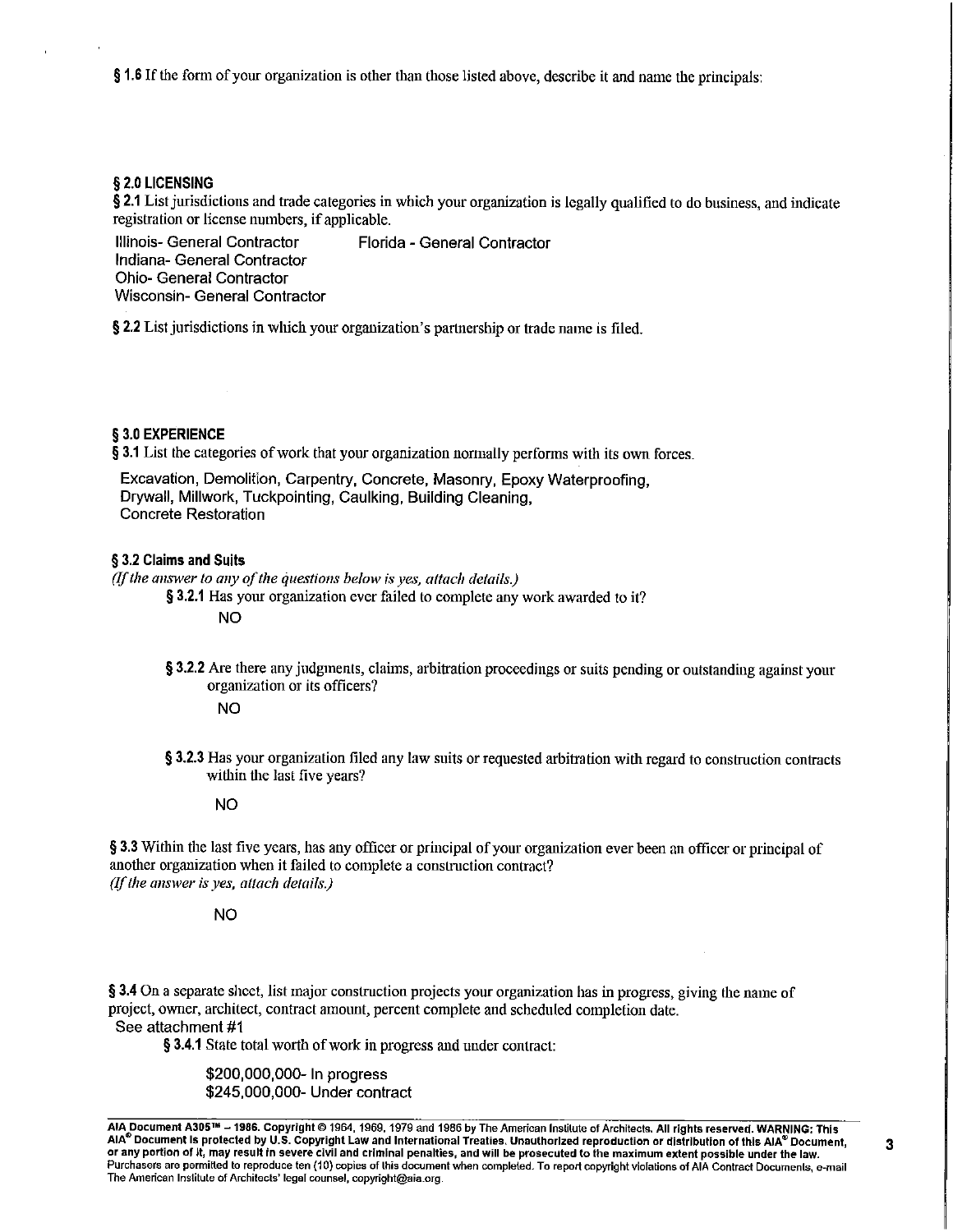§ 3.5 On a separate sheet, list the major projects your organization has completed in the past five years, giving the name of project, owner, architect, contract amount, date of completion and percentage of the cost of the work performed with your own forces. See attachment #2

§ 3.5.1 State average annual amount of construction work performed during the past five years:

\$155,000,000

§ 3.6 On a separate sheet, list the construction experience and present commitments of the key individuals of your organization. See attachment #3

#### § 4.0 REFERENCES

§4.1 Trade references:

| <b>Glenrock Company</b>   | Turek & Sons              | Chicago Flameproof        | Hilti                    |
|---------------------------|---------------------------|---------------------------|--------------------------|
| Kathy Galason             | Daisy Ledezma             | Alena High                | Lukasz Gasior            |
| 200 W Wrightwood Ave      | 333 S Jefferson           | 1200 S Lake Street        | 1011 S State Street      |
| Elmhurst, IL 60126        | Chicago, IL 60607         | Montogmery, IL 60538      | Chicago, IL 60605        |
| Telephone: (630) 530-9600 | Telephone: (312) 846-4838 | Telephone: (630) 859-0009 | Telephone: (312) 279-044 |

§ 4.2 Bank references: Mr. Timothy W. Warner, Vice President

**Centier Bank** 150 W. Lincolnway Valparaiso, IN 46383 (219) 465-1073

#### § 4.3 Surety

§4.3.1 Name of bonding company: Travelers Casualty and Surety Company of America

| Mr. David Banks                   |
|-----------------------------------|
| <b>Surety Services of America</b> |
| 321 East Cole                     |
| Wheaton, IL 60187                 |
| (630) 784-0966                    |
|                                   |

#### § 5.0 FINANCING

#### § 5.1 Financial Statement

§ 5.1.1 Attach a financial statement, preferably audited, including your organization's latest balance sheet and income statement showing the following items:

- Current Assets (e.g., cash, joint venture accounts, accounts receivable, notes receivable, accrued  $\cdot$ income, deposits, materials inventory and prepaid expenses):
- Net Fixed Assets:  $\cdot$
- $\cdot$ 3 Other Assets:
- $\mathcal{A}_{\mathcal{A}}$ Current Liabilities (e.g., accounts payable, notes payable, accrued expenses, provision for income taxes, advances, accrued salaries and accrued payroll taxes); and
- $\overline{\mathbf{5}}$ Other Liabilities (e.g., capital, capital stock, authorized and outstanding shares par values, earned surplus and retained earnings). See attached financials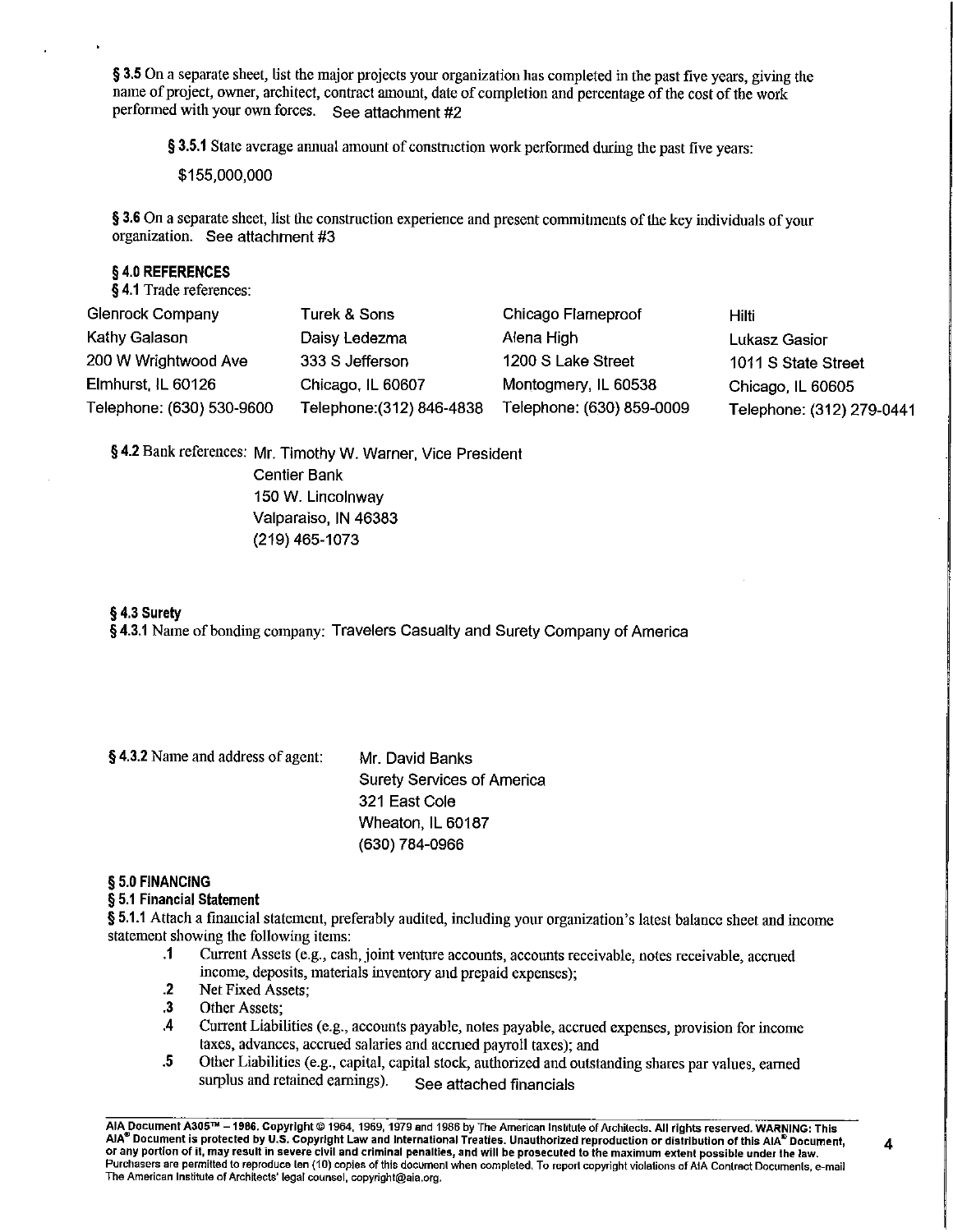§ 5.1.2 Name and address of firm preparing attached financial statement, and date thereof: O'Neill & Gasparado, LLC 9697 West 191st Street, Suite 201 Mokena. IL 60448

§ 5.1.3 Is the attached financial statement for the identical organization named on page one? Yes

§ 5.1.4 If not, explain the relationship and financial responsibility of the organization whose financial statement is provided (e.g., parent-subsidiary).

§ 5.2 Will the organization whose financial statement is attached act as guarantor of the contract for construction? Yes

#### § 6.0 SIGNATURE

§ 6.1 Dated this  $21st$ day of February 20 20

Name of organization: Berglund Construction Company

By:

Title: President - Restoration

 $$6.2$ 

M

Jack Tribbia

being

duly sworn deposes and says that the information provided herein is true and sufficiently complete so as not to be misleading.

Subscribed and sworn before me this  $21st$ February day of 20 -20 "OFFICIAL SEAL" Wh Notary Public: APRIL FRANKLIN WILSON Notary Public, State of Illinois My Commission Expires Aug. 01, 2022 My commission expires: August 1, 2022 Commission No. 879455

CAUTION: You should sign an original AIA Contract Document, on which this text appears in RED. An original assures that changes will not be obscured.

AIA Document A305™ - 1986. Copyright © 1964, 1969, 1979 and 1986 by The American Institute of Architects. All rights reserved. WARNING: This AIA® Document is protected by U.S. Copyright Law and International Treaties. Unauthorized reproduction or distribution of this AIA® Document, or any portion of it, may result in severe civil and criminal penalties, and will be prosecuted to the maximum extent possible under the law. Purchasers are permitted to reproduce ten (10) copies of this document when completed. To report copyright violations of AIA Contract Documents, e-mail The American Institute of Architects' legal counsel, copyright@aia.org.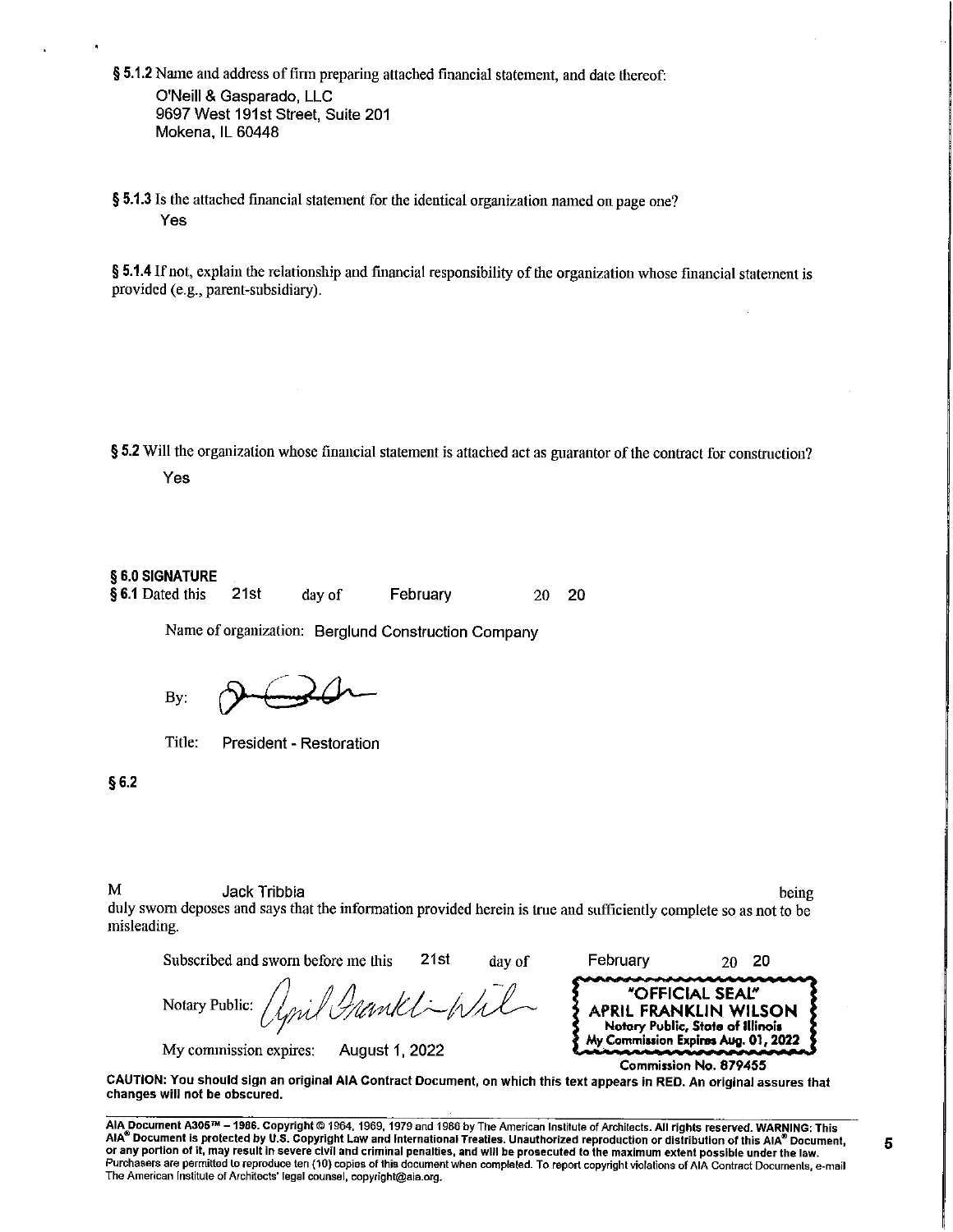# Current Workload

| Project<br>Name                                                                                        | <b>Architect</b>                         | Contract<br>Amount | Percent<br>Complete | Year<br>Complete |
|--------------------------------------------------------------------------------------------------------|------------------------------------------|--------------------|---------------------|------------------|
| Carle Foundation Hospital<br>Project Y<br>Urbana, IL<br><b>New Office Building</b>                     | Eckenhoff<br>Saunders Architect          | \$75,000,000       | 80%                 | 2019             |
| James A. Rhodes Tower<br>Columbus, OH<br><b>Ohio State Office Tower</b><br>Restoration                 | Schooley Caldwell<br>Associates          | \$40,000,000       | 50%                 | 2020             |
| UIC College of Engineering<br>Modular Design Building<br>Chicago, IL<br><b>Curtainwall Repairs</b>     | Dewberry                                 | \$34,000,000       | 25%                 | 2019             |
| <b>Purdue University</b><br>Hammond, IN<br><b>New Bioscience Innovation</b><br><b>Building</b>         | Cannon Design                            | \$30,670,890       | 14%                 | 2019             |
| Chase Bank<br>Chicago, IL<br><b>Curtainwall Repairs</b>                                                | Wiss Janney<br><b>Elstner Associates</b> | \$23,000,000       | 75%                 | 2019             |
| <b>UIC University Hall</b><br>Chicago, IL<br><b>CM for Concrete Restoration of</b><br><b>High-Rise</b> | RATIO Architects,<br>Inc.                | \$20,500,000       | 99%                 | 2019             |
| <b>Union Station</b><br>Chicago, IL<br><b>Skylight Dome Restoration</b>                                | Goettsch Partners                        | \$16,200,000       | 99%                 | 2019             |
| Danish Home<br>Chicago, IL<br><b>Senior Living Facility</b>                                            | Harley Ellis<br>Devereaux                | \$12,000,000       | 0%                  | 2019             |
| Swedish Covenant Hospital<br>Chicago, IL<br><b>Emergency Room Remodel</b>                              | Anderson Mikos                           | \$12,000,000       | 90%                 | 2019             |
| Advocate Trinity Hospital<br>Chicago, IL<br><b>South Building HVAC</b>                                 | Grumman Butkus                           | \$10,000,000       | 80%                 | 2019             |
| Blue Chip Casino<br>Michigan City, IN<br><b>Conference and Convention</b><br><b>Space Expansion</b>    | Novus Architecture                       | \$9,250,000        | 0%                  | 2019             |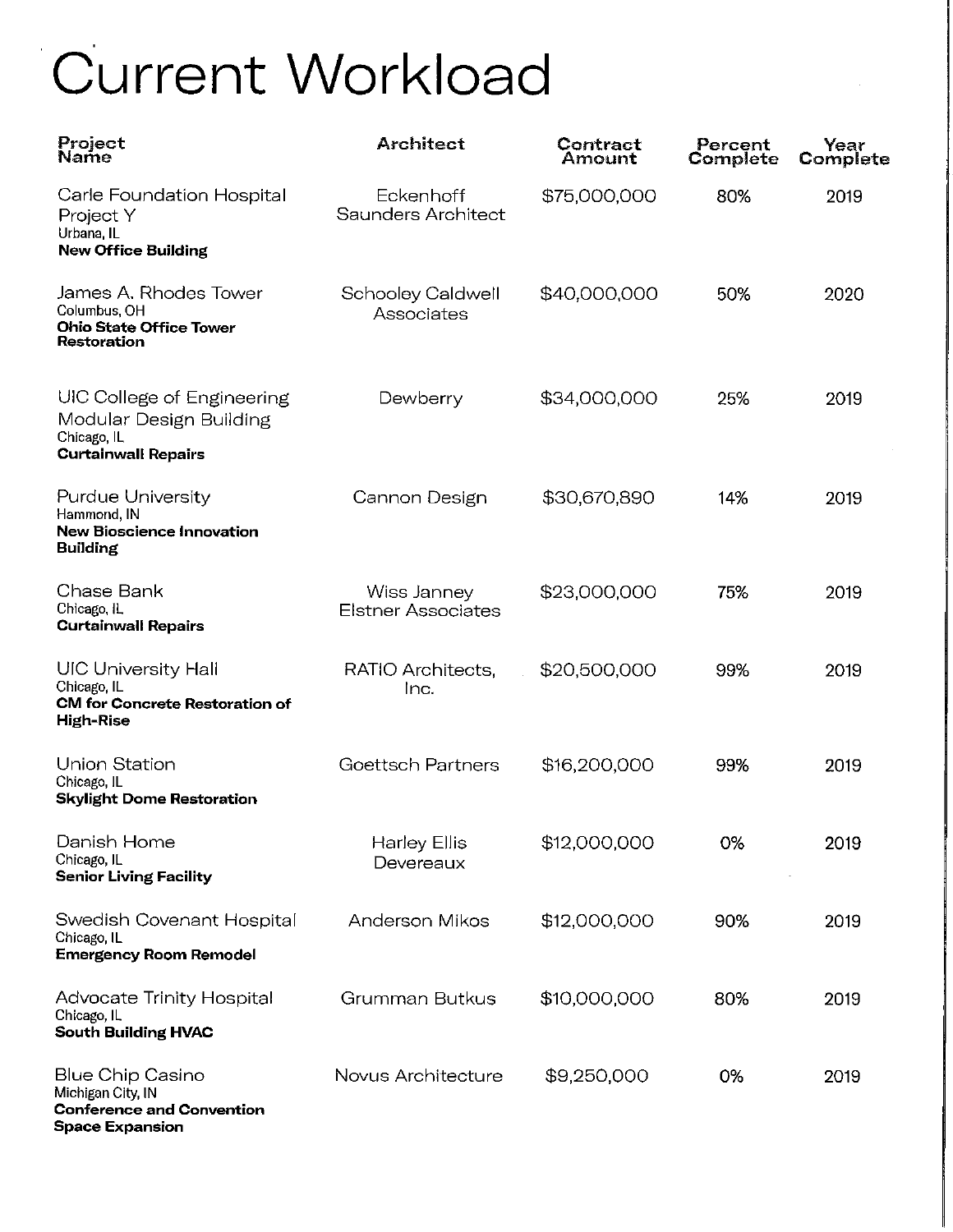# Largest Projects<br>Past Five Vears

| Project<br>Name                                                                                   | Amount                       | Start<br>End                      | Reference                                                                                                                               |
|---------------------------------------------------------------------------------------------------|------------------------------|-----------------------------------|-----------------------------------------------------------------------------------------------------------------------------------------|
| Administrative Office Building<br>Carle Foundation Hospital<br>Project X<br>Urbana, IL            | \$85,000,000<br>CM at Risk   | 1<br>8/2016<br>4/2018             | nicholas.crompton@carle.com<br>Facility Planning and<br>Executive Director of<br>Nick Crompton<br>(217) 326-2691<br>Construction        |
| Edwards Elementary Annex<br>Addition / Renovation of Existing School<br>Chicago, IL               | \$32,500,000<br>GMP          | п<br>5/2015<br>8/2017             | Public Building Commission of<br>ray.gideror@cityorchicago.org<br>Ray Giderof, Director of<br>(312) 532-0267<br>Construction<br>Chicago |
| US Joseph Kinneary Courthouse<br>Columbus, OH<br>Restoration                                      | \$28,000,000<br>오<br>증       | ٠<br>05/2010<br>2/2014            | Ms. Karen M. Beaty, FMA<br>Project Manager<br>(614) 469-5361                                                                            |
| Purdue University North Central<br>New Student Activities Complex<br>Westville, IN                | Agent CM<br>\$27,000,000     | ŧ<br>6/2014<br>4/2016             | Finance and Administration<br>Vice Chancellor for<br>Stephen Turner<br>(219) 785-5200                                                   |
| St. Bernard Hospital<br>New Ambulatory Unit<br>Chicago, Il                                        | \$26,000,000<br>CM at Risk   | þ<br>4/2016<br>1/2014             | Charles Holland<br>$(773)962 - 4165$<br>89                                                                                              |
| University of Chicago<br>Physics Research Center (PRC)<br>LASR Building Renovation<br>Chicago, IL | \$24,000,000<br>CM at Risk   | $\mathbf{I}$<br>12/2015<br>8/2017 | n.koschmann@perkinseastman.<br>Nathaniel Koschmann<br>Perkins Eastman<br>312) 873-6253<br>Architect<br>5g                               |
| Frank Lloyd Wright's<br>Φ<br>Unity Templ<br>Restoration<br>Oak Park, IL                           | \$24,000,000<br>d<br>So      | 04/01/2016<br>11/04/2017          | Harboe Architects<br>Gunny Harboe<br>312) 977-0333                                                                                      |
| American Board of Psychiatry<br>ABPN New Office Building<br>Deerfield, IL                         | Design-Build<br>\$20,000,000 | D<br>2/2016<br>5/2018             | Chief Financial Officer and<br>Director Administration<br>rcallen@abpn.com<br>Robin Callen, CPA<br>(847) 229-6650                       |

| Moody Bible Institute Chapman<br><b>Communication Building</b><br>Chicago, IL<br>Center                                       | \$19,500,000<br>CM at Risk | J.<br>10/2017<br>11/2018 | Facilities Management and<br>(312) 329-4232<br>Eric Hultquist<br>Planning                                            |
|-------------------------------------------------------------------------------------------------------------------------------|----------------------------|--------------------------|----------------------------------------------------------------------------------------------------------------------|
| La Rabida Children's Hospital<br><b>Ambulatory Care Facility</b><br>Chicago, IL                                               | \$15,000,000<br>CM at Risk | f,<br>10/2012<br>1/2014  | Ms. Brenda Wolf<br>President & CEO<br>(773) 753-8631                                                                 |
| Phase 2 Concrete Façade Balcony Repairs<br>Wheaton Towers<br>Wheaton IL                                                       | \$14,250,000<br><b>GMP</b> | $9/2009 -$<br>10/2014    | Mr. Michael Naponelli<br>Project Architect<br>(312) 855-1973                                                         |
| Northwestern Memorial Hospital<br><b>Itth Floor Ambulatory Surgery Fitout</b><br>Chicago, IL                                  | \$12,400,000<br>GMP        | ı<br>6/2015<br>6/2016    | Glen Rasmussen<br>Project Manager<br>(312) 926-6120                                                                  |
| Advocate Trinity Hospital<br>Mechanical Upgrades<br>Chicago, IL                                                               | \$12,000,000<br><u>բ</u>   | 5/2016<br>5/2018         | Stanley Rymarczyk<br>Facilities Manager<br>(773) 967-2000                                                            |
| Pipefitters Union Local 597<br><b>Training Center</b><br>Merrillville IN                                                      | \$12,000,000<br>CM at Risk | 10/2017<br>10/2018       | Dave Kordeck, Director of Busi-<br>Pipefitters Local 597<br>dkordeck@pf597.org<br>ness Development<br>(708) 326-9240 |
| University of Chicago Medical<br>Comer Hospital - New LDRP Unit<br>Chicago, IL<br>Center                                      | \$12,000,000<br><b>GND</b> | п<br>12/2014<br>9/2016   | Vice President, Facilities Plan-<br>Marco F. Capicchioni<br>ning, Design and<br>(773) 702-2790<br>Construction       |
| Valparaiso Central Elementary<br>New Elementary School<br>Valparaiso, IN<br>School                                            | \$11,100,000<br>d<br>ND    | -0000000<br>8/2017       | Director of Building & Grounds<br>Todd Vankeppel<br>219) 531-3000                                                    |
| Family Collegium for Culture and<br>University of Chicago Neubauer<br>Theological School Renovation<br>Chicago, IL<br>Society | \$10,500,000<br>Lump Sum   | ı<br>7/2014<br>4/2015    | Capital Project Delivery<br>Project Management<br>$(773) 834 - 1820$<br>Gavin Tun                                    |

**IBERGLUND** 

ă,

l,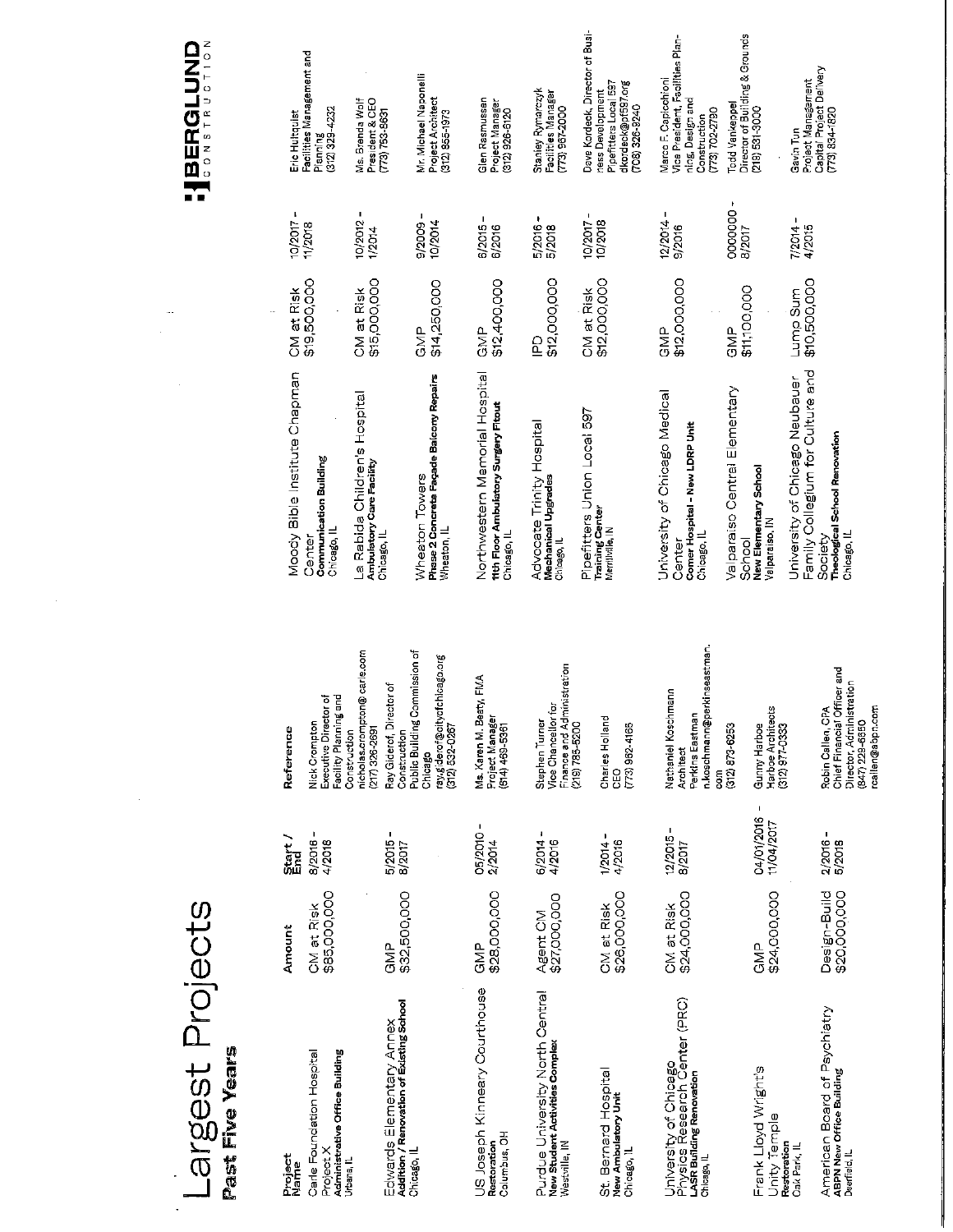## KOY Individuale

Theo bergiune

Jack III bloke

Kevin Ger Imrader

Janes E Dyer

Hitomes Steinski

| Title                                                               | Years |
|---------------------------------------------------------------------|-------|
| <b>President / Treasurer</b>                                        | 35    |
| <b>President, Restoration</b>                                       | 35    |
| <b>Executive Vice President /</b><br><b>Chief Financial Officer</b> | 28    |
| <b>Senior Vice President of</b><br><b>Preconstruction</b>           | 37    |
| <b>Senior Vice President</b>                                        | 29    |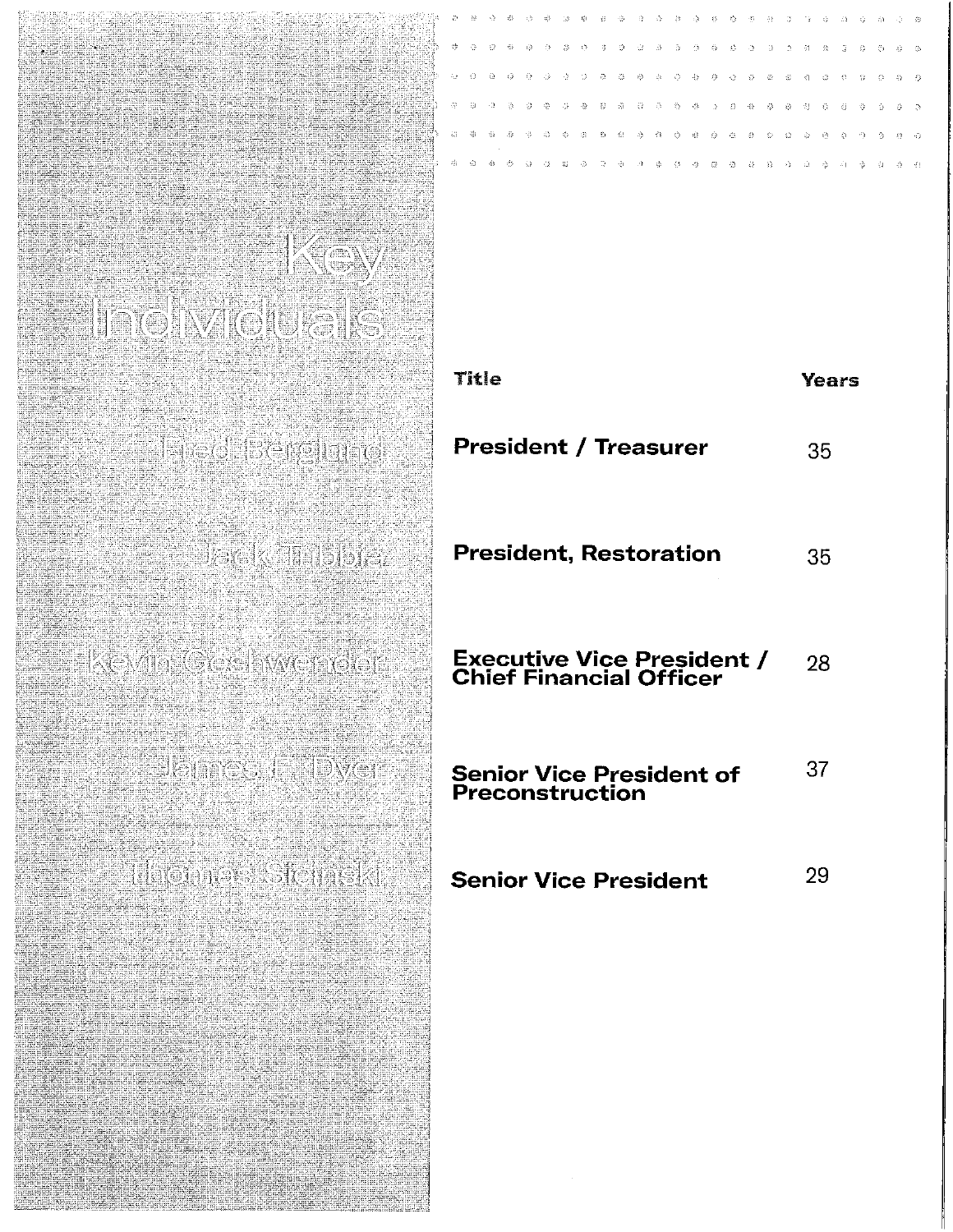## **BERGLUND CONSTRUCTION COMPANY AND AFFILIATES**

## **COMBINED FINANCIAL STATEMENTS**

YEARS ENDED DECEMBER 31, 2018 AND 2017

 $\alpha$  and  $\alpha$  and  $\alpha$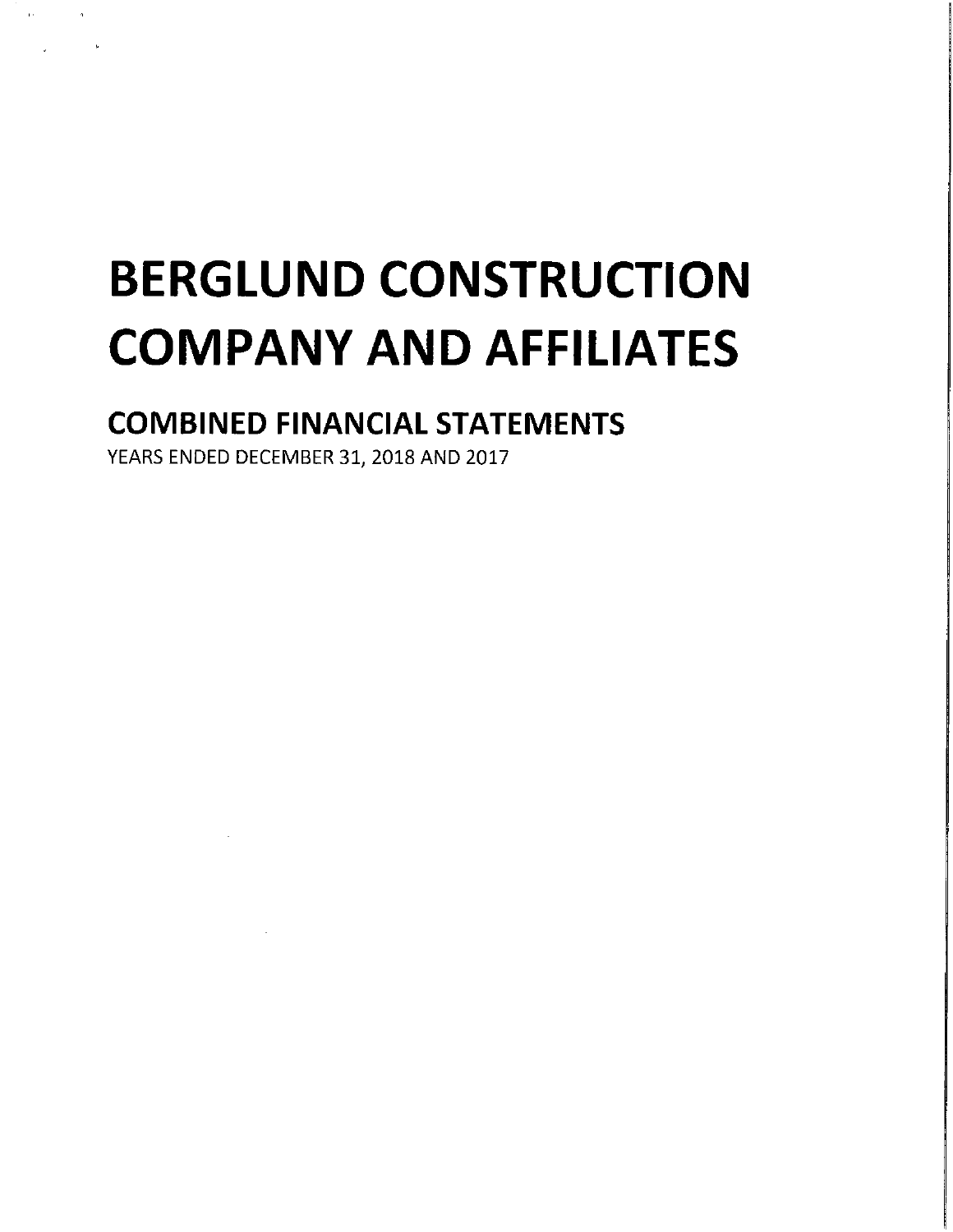also includes evaluating the appropriateness of accounting policies used and the reasonableness of significant accounting estimates made by management, as well as evaluating the overall presentation of the combined financial statements. We believe that the audit evidence that we have obtained is sufficient and appropriate to provide a basis for our audit opinion.

#### Opinion

In our opinion, based on our audits and the reports of the other auditors, the combined financial statements referred to above present fairly, in all material aspects the combined financial position of the Company as of December 31, 2018 and 2017, and the results of its operations and its cash flows for the years then ended in accordance with accounting principles general accepted in the United States of America.

#### **Report on Supplemental Information**

Our audit was conducted for the purpose of forming an opinion on the combined financial statements as a whole. The supplemental information, as listed in the table of contents, is presented for purposes of additional analysis and is not a required part of the combined financial statements. Such information is the responsibility of management and was derived from and relates directly to the underlying accounting and other records used to prepare the combined financial statements. The information has been subjected to the auditing procedures applied in the audit of the combined financial statements and certain additional procedures, including comparing and reconciling such information directly to the underlying accounting and other records used to prepare the combined financial statements or to the combined financial statements themselves, and other additional procedures in accordance with the auditing standards generally accepted in the United States of America. In our opinion, the information is fairly stated in all material respects in relation to the combined financial statements as a whole.

O Nell - Should, uc

O'NEILL & GASPARDO, LLC Mokena, Illinois April 3, 2019